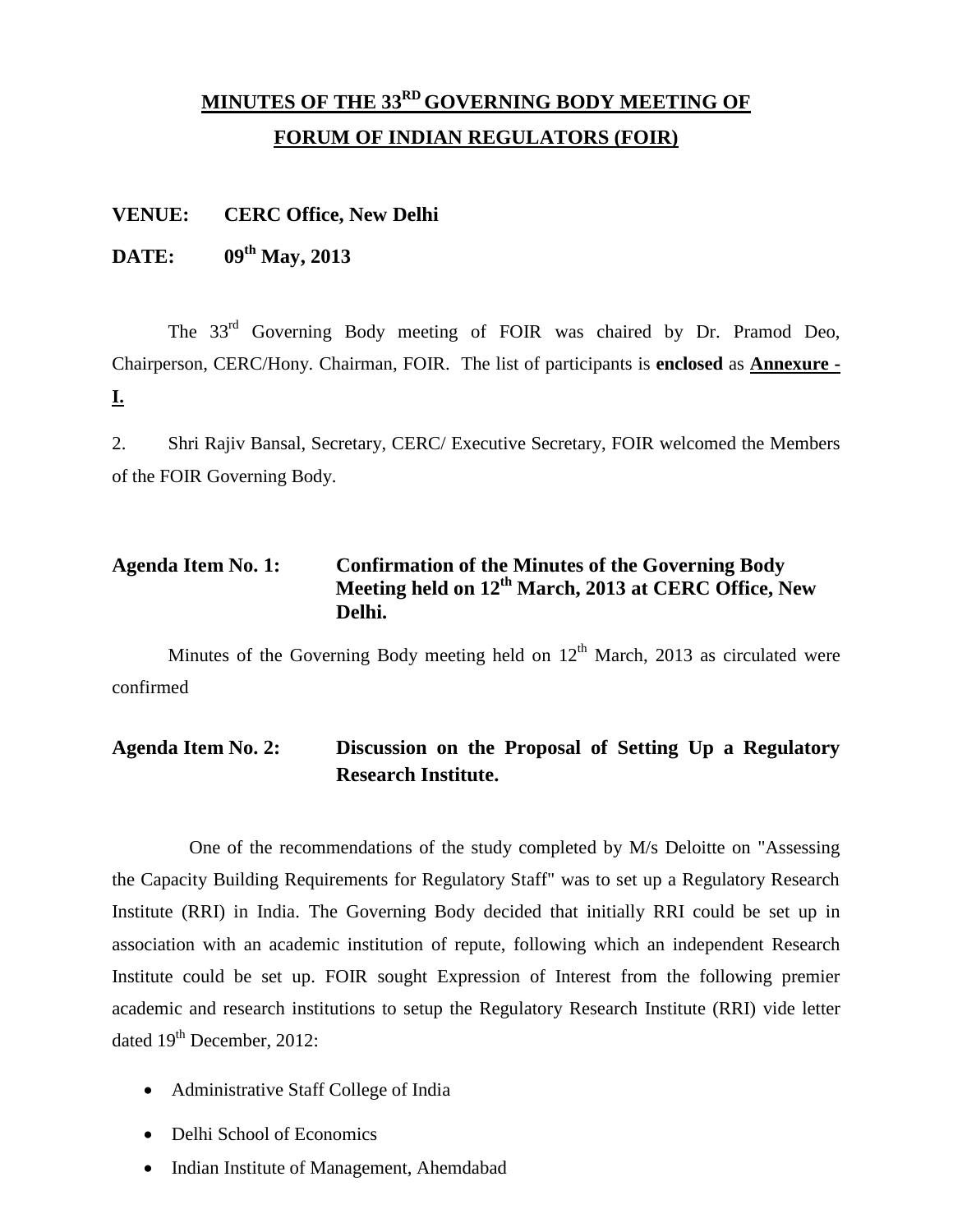- Indian Institute of Management, Bangalore
- Indian Institute of Technology, Delhi
- Indian Institute of Management, Kolkatta
- The Energy and Resources Institute, Delhi
- Management Development Institute, Gurgaon

Administrative Staff College of India (ASCI) and The Energy and Resources Institute (TERI) submitted the technical bids for setting up of Regulatory Research Institute in India and made presentation on their respective proposals for setting up a RRI in  $32<sup>nd</sup>$  Governing Body Meeting of FOIR held on 12<sup>th</sup> March, 2013 at CERC office. After discussions, it was decided that FOIR Secretariat would explore if some other institutes are also interested in the proposal of Setting up a RRI and extended the date for submitting the EoI.

Accordingly, EoI were sought from the following institutes vide letter dated  $2<sup>nd</sup>$  April, 2013:

- Yashwantrao Chavan Academy of Development Administration (YASHADA), Maharashtra
- Symbiosis Institute of International Business (SIIB), Pune
- K.J. Somaiya Institute of Management Studies and Research (SIMSR), Mumbai

Also, letters were written to the following institutes informing the time extension for submission of EoI:

- Delhi School of Economics
- Indian Institute of Management, Ahemdabad
- Indian Institute of Management, Bangalore
- Management Development Institute, Gurgain

The last date of submission of EoI by the academic institutes was by  $23<sup>rd</sup>$  April, 2013.

IIM Ahemdabad, Symbiosis Institute of International Business (SIIB), Pune and K.J. Somaiya Institute of Management Studies and Research (SIMSR), Mumbai had submitted the technical bids for setting up of a Regulatory Research Institute in India. The late submission of bids by SIIB and SIMSR were brought to the notice of the Governing Body, It was decided to seek presentation on the proposals made by all the three institutes.

In the 33<sup>rd</sup> Governing Body Meeting of FOIR IIM -A, SIIB and SIMSR made presentation on their proposal for setting up RRI.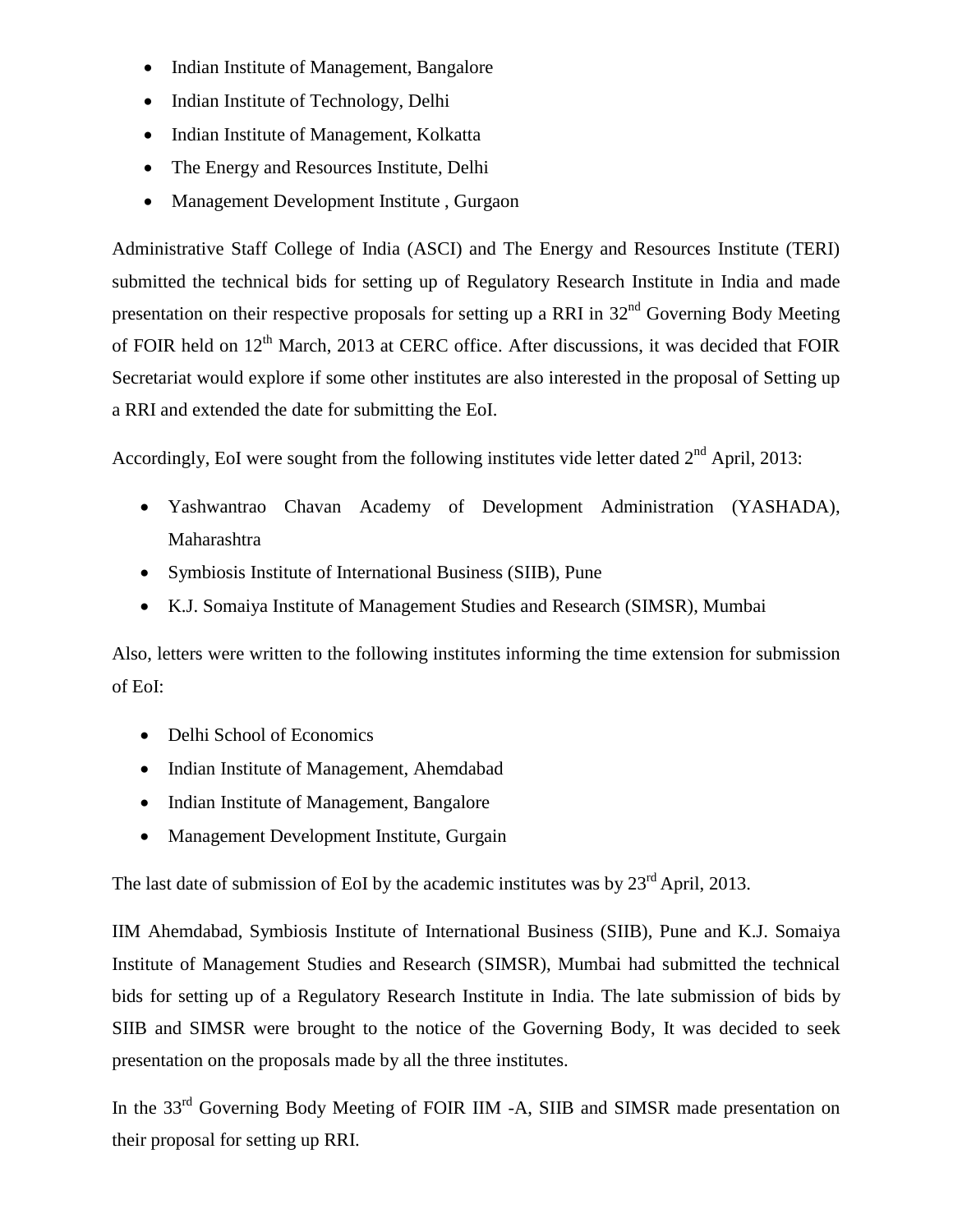After discussion, the Governing Body of FOIR decided that at this stage RRI would be set up as a Division/ Wing of a academic institute and not as a fully functional separate entity. The revenue requirement of the proposed Division/ Wing of the institute would be generated from the capacity building programmes conducted or consultancy assignments undertaken from the members of FOIR utilizing the expertise available with the interested institutes. Based on the feedback received from the participants/ members from FOIR, the activities of RRI would be scaled up to next level.

It was decided that the FOIR Secretariat may evolve a suggestive framework for a roll out plan and present the same before and assist the Governing Body in deciding the institute for the purpose of proposed RRI.

The meeting ended with a vote of thanks to the Chair

\*\*\*\*\*\*\*\*\*